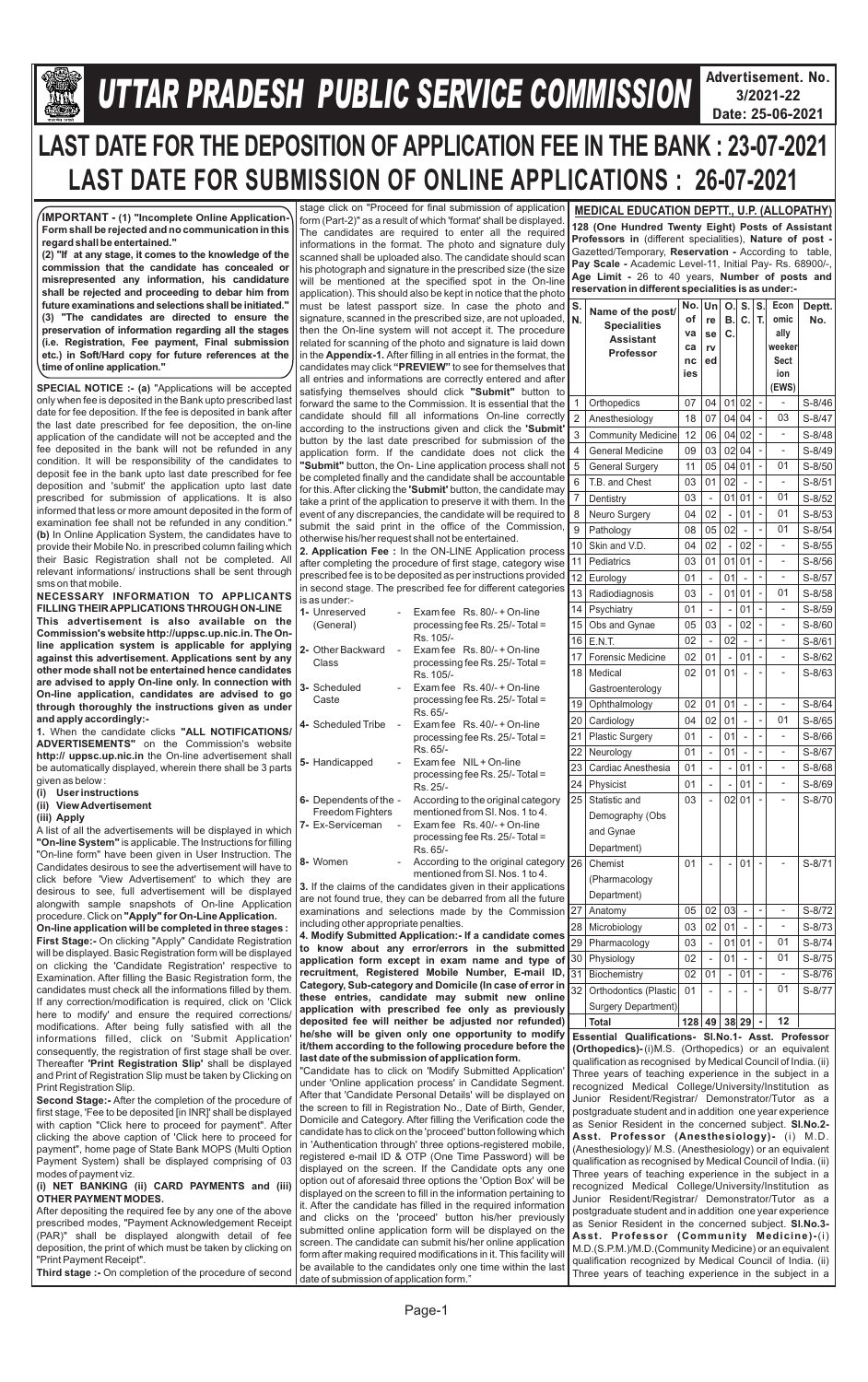recognized Medical College/University/Institution as Junior Resident/Registrar/ Demonstrator/Tutor as a postgraduate student. **Sl.No.4- Asst. Professor (General Medicine**) (i) M.D.(Medicine)/ M.D.(General Medicine) or an equivalent qualification as recognised by Medical Council of India. (ii) Three years of teaching experience in the subject in a recognized Medical College/University/Institution as Junior Resident/Registrar/ Demonstrator/Tutor as a postgraduate student and in addition one year experience as Senior Resident in the concerned subject. **Sl.No.5- Asst. Professor General Surgery** (i) M.S. (Surgery)/ M.S.(General Surgery) or an equivalent qualification as recognised by Medical Council of India. (ii) Three years of teaching experience in the subject in a recognized Medical College/University/Institution as Junior Resident/ Registrar/ Demonstrator/Tutor as a postgraduate student and in addition one year experience as Senior Resident in the concerned subject. **Sl.No.6- Asst. Professor (T.B. & Chest)** (i) M.D.(T.B.)/M.D. (T.B. & Respiratary Disease)/ M.D.(Medicine) with T.D.D., D.T.D. or D.T.C.D./M.D. (T.B.& Chest Disease) or an equivalent qualification recognized by Medical Council of India. (ii) Three years of teaching experience in the subject in a recognized Medical College/University/Institution as Junior Resident/Registrar/ Demonstrator/Tutor as a postgraduate student and in addition one year experience as Senior Resident in the concerned subject. **Sl.No.7- Asst. Professor (Dentistry)**  (i) Post graduate degree in the subject concerned (M.D.S.) or an equivalent qualification as recognised by Medical Council of India. (ii) Three years of teaching experience in the subject in a recognized Medical College/University/ Institution as Junior Resident/ Registrar/ Demonstrator/ Tutor as a postgraduate student and in addition one year experience as Senior Resident in the concerned subject. **Sl.No.8- Asst. Professor (Neuro Surgery)** M.Ch. (Neuro Surgery) or an equivalent qualification as recognised by Medical Council of India. **Sl.No.9- Asst. Professor Pathology** (i) M.D.(Pathology)/Ph.D. (Pathology)/D.S.C. (Pathology) or an equivalent qualification recognized by Medical Council of India. (ii) Three years of teaching experience in the subject in a recognized Medical College/ University/Institution as Junior Resident/ Registrar/ Demonstrator/ Tutor as a postgraduate student. **Sl.No.10- Asst .Professor (Skin and V.D.)** (i) M.D. (Dermetology & Venerology)/M.D. (Dermetology, Venerolog & Leprosy)/ M.D. (Dermetology)/ M.D. (Dermetology including Venerology)/ M.D. (Dermetology including Venerology/ Leprosy)/ M.D.Medicine with DVD. or DD. or an equivalent Qualification as recognised by Medical Council of India. (ii) Three years of teaching experience in the subject in a recognized Medical College/ University/Institution as Junior Resident/Registrar/ Demonstrator/ Tutor as a postgraduate student and in addition one year experience as Senior Resident in the concerned subject. **Sl.No.11- Asst. Professor (Pediatrics)** (i) M.D.(Pediatrics) or an equivalent qualification as recognised by Medical Council of India. (ii) Three years of teaching experience in the subject in a recognized Medical College/University/Institution as Junior Resident/ Registrar/ Demonstrator/Tutor as a postgraduate student and in addition one year experience as Senior Resident in the concerned subject. **Sl.No.12- Asst. Professor (Eurology)—** M.Ch. (Eurology) or an equivalent qualification as recognised by Medical Council of India. **Sl.No.13- Asst. Professor (Radiodiagnosis)** (i) M.D. (Radiodiagnosis) /M.D.(Radiology)/ M.S. (Radiology) or an equivalent qualification as recognised by Medical Council of India. (ii) Three years of teaching experience in the subject in a recognized Medical College/University/ Institution as Junior Resident/Registrar/ Demonstrator/ Tutor as a postgraduate student and in addition one year experience as Senior Resident in the concerned subject. **Sl.No.14- Asst. Professor (Psychiatry)** (i) M.D. (Psychiatry)/ M.D.(Psychological Med.)/M.D. in Medicine with Diploma in Psychological Med. or an equivalent qualification as recognised by Medical Council of India. (ii) Three years of teaching experience in the subject in a recognized Medical College/University/Institution as Junior Resident/ Registrar/ Demonstrator/Tutor as a postgraduate student and in addition one year experience as Senior Resident in the concerned subject. **Sl.No.15- Asst. Professor (Obs and Gynae)** (i) M.D.(Obs and Gynae)/M.S. (Obs and Gynae) or an equivalent qualification as recognised by Medical Council of India. (ii) Three years of teaching experience in the subject in a recognized Medical College/University/Institution as Junior Resident/ Registrar/ Demonstrator/Tutor as a postgraduate student and in addition one year experience as Senior Resident in the concerned subject. **Sl.No.16- Asst. Professor E.N.T.** (Oto-Rhino Laryngology) (i) M.S.(Oto-Rhino Laryngology) or an equivalent qualification as recognised by Medical Council of India. (ii) Three years of teaching experience in the subject in a recognized Medical College/University/ Institution as Junior Resident/Registrar/ Demonstrator/Tutor as a postgraduate student and in addition one year experience as Senior Resident in the concerned subject. **Sl.No.17- Asst. Professor (Forensic Medicine)** (i) M.D. (Forensic Medicine) or an equivalent qualification as recognised by Medical Council of India. (ii)

**Note-1 :-** In the "Minimum qualification for teachers in Medical institutions Regulations,1998.'' in ''TABLE-1'' under the heading ''REQUIREMENTS OF ACADEMIC QUALIFICATIONS, TEACHING AND RESEARCH EXPERIENCE'', as amended vide notifications dated 21-07-2009, 28-10-2009 and 15-12-2009, in the column of 'Academic qualifications' for all the specialities, the following shall be inserted, in terms of notification dated 03-11-2010.

Three years of teaching experience in the subject in a recognized Medical College/University/Institution as Junior Resident/Registrar/ Demonstrator/Tutor as a postgraduate student. **Sl.No. 18- Asst. Professor (Medical Gastroenterology)-** D.M. (Medical Gastroenterology) /D.M. (Gastroenterology)/ M.D. (Medicine) or M.D. (Pediatrics) with two years special training in Gastroenterology. **Sl.No.19- Asst. Professor (Ophthalmology)** (i) M.S. (Ophthalmology)/ M.D. (Ophthalmology) or an equivalent qualification as recognised by Medical Council of India. (ii) Three years of teaching experience in the subject in a recognized Medical College/University/Institution as Junior Resident/ Registrar/ Demonstrator/ Tutor as a postgraduate student and in addition one year experience as Senior Resident in the concerned subject. **Sl.No.20- Asst. Professor (Cardiology)-** D.M.(Cardiology) or an equivalent qualification as recognised by Medical Council of India. **Sl.No.21- Asst. Professor (Plastic Surgery)—** M.Ch. (Plastic Reconstructive Surgery)/ M.Ch. (Plastic Surgery) or an equivalent Qualification as recognised by Medical Council of India. **Sl.No.22- Asst. Professor (Neurology) -** D.M.(Neurology) or an equivalent qualification as recognised by Medical Council of India. **Sl.No.23- Asst. Professor (Cardiac Anesthesia) (i)** M.D. (Anaesthesiology), with 02 years special training in Cardiac Anaesthesiology or an equivalent qualification as recognised by Medical Council of India. (ii) Three years of teaching experience in the subject in a recognized Medical College/University/Institution as Junior Resident/ Registrar/ Demonstrator/ Tutor as a postgraduate student. **Sl.No.24- Asst. Professor (Physicist)**- M.Sc. Physics and electronics with diploma in rediation Physics from Bhabha electronics reasearch centre or an equivalent qualification as recognised by Medical Council of India. **Preferential-** Ph.D degree. **Sl.No.25- Asst. Professor Statistic and Demography (Obs and Gynae Department)**- M.Sc. Statistic degree with at least second class from a recognized college/Institute. or M.Sc. Degree (with Maths) in which one special paper should be of Statistics and Diploma certificate in Demography from IIPS Bombay, ISI Calcutta or any other institute from India or abroad. **Sl.No.26- Asst. Professor Chemist (Pharmacology Department)**- M.Sc. Organic Chemistry from a recognized University of India or equivalent degree from abroad, which is recognized in India. **Preferential-**Ph.D. Degree in the concerned subject. **Others-** Research Experience and Research Paper Publications. **Sl.No.27- Asst. Professor(Anatomy)** (i) M.S (Anatomy)/ M.D.(Anatomy)/M.B.B.S. with M.Sc. (Anatomy) /M.Sc. (Med. Anatomy) with Ph.D. (Med. Anatomy)/ M.Sc.(Med. Anatomy) with D.Sc. (Med. Anatomy) or an equivalent qualification as recognised by Medical Council of India. (ii) Three years of teaching experience in the subject in a recognised Medical College/University/Institution as Junior Resident/Registrar/ Demonstrator/Tutor as a postgraduate student. **Sl.No.28- Asst. Professor (Microbiology)** (i) M.D. (Bacteriology)/ M.D. (Microbiology)/ M.B.B.S. with M.Sc. (Med. Bacteriology)/ M.Sc. (Med. Microbiology) with Ph.D. (Med. Bacteriology) /M.Sc (Med. Bact.) with Ph.D. (Med.Bacteriology)/ M.Sc (Med. Bacteriology) with D.Sc. (Med.Bacteriology) /M.Sc. (Med.Microbiology) with Ph.D. (Med.Microbiology)/ M.Sc. (Med. Microbiology) with D.Sc. (Med. Microbiology) or an equivalent qualification as recognised by Medical Council of India. (ii) Three years of teaching experience in the subject in a recognized Medical College/University/ Institution as Junior Resident/Registrar/ Demonstrator/ Tutor as a postgraduate student. **Sl.No.29- Asst. Professor (Pharmacology)** (i) M.D. (Pharmacology)/ M.B.B.S. with Ph.D.(Med. Pharmacology)/ M.Sc.(Med. Pharmacology) with Ph.D.(Med. Pharmacology)/ M.Sc.(Med. Pharmacology) with D.Sc.(Med. Pharmacology) or an equivalent qualification as recognised by Medical Council of India. (ii) Three years of teaching experience in the subject in a recognized Medical College/University/Institution as Junior Resident/ Registrar/ Demonstrator/Tutor as a postgraduate student. **Sl.No 30-Asst. Professor (Physiology)** (i) M.D. (Physiology)/ M.B.B.S. with M.Sc.(Physiology)/ M.Sc.(Med. Physiology) with Ph.D. (Med. Physiology)/ M.Sc. (Med. Physiology) with D.Sc. (Med. Physiology) or an equivalent qualification as recognised by Medical Council of India. (ii) Three years of teaching experience in the subject in a recognized Medical College/University/ Institution as Junior Resident/ Registrar/ Demonstrator/ Tutor as a postgraduate student. **Sl.No.31- Asst. Professor (Biochemistry)** (i) M.D (Biochemistry)/ M.B.B.S with M.Sc. (Med. Biochemistry)/ M.Sc.(Med. Biochemistry) with Ph.D. (Med. Biochemistry)/ M.Sc.(Med. Biochemistry) with D.Sc. (Med. Biochemistry) or an equivalent qualification as recognised by Medical Council of India. (ii) Three years of teaching experience in the subject in a recognized Medical College/University/ Institution as Junior Resident/Registrar/ Demonstrator/ Tutor as a postgraduate student. **Sl.No.32- Asst. Professor Orthodontics(Plastic Surgery Department)**  (i) Post graduate degree in the subject concerned (M.D.S.)

or an equivalent qualification as recognised by Medical Council of India. (ii) Three years of teaching experience in the subject in a recognized Medical College/University/ Institution as Junior Resident/Registrar/ Demonstrator/ Tutor as a postgraduate student and in addition one year experience as Senior Resident in the concerned subject. **No Private Practice is permissible but an allowance** 

**will be given in lieu there of as per government orders. Selected candidates can be appointed/ transferred in public interest in any of the Govt. Medical Colleges of U.P.**

#### **''DNB( )'' Concerned speciality**

In the ''Minimum qualification for teachers in Medical institutions Regulations, 1998.'' the following addition/modifications/deletions/ substitutions, shall be, as indicated therein:- The clauses 4 (i) shall be substituted as under:- ''4(i) In the ''Minimum qualification for teachers in Medical institutions Regulations,1998.'' in ''TABLE-1'' and ''TABLE-2'' under the heading ''REQUIREMENTS OF ACADEMIC QUALIFICATIONS, TEACHING AND RESEARCH EXPERIENCE'', as amended vide notifications dated 21-07-2009, 28-10-2009 , 15-12-2009, and 03-11-2010. in the column of 'Academic qualifications' for all the specialities, the following shall be substituted:-

#### **''DNB( )'' Broad/Super-specialities**

**Note-2 :-** ''**(i)** For the candidates possessing MD/MS Degree from MCI recognized medical college. Three years teaching experience in the subject as Junior Resident /Registrar/ Demonstrator/Tutor in a recognized medical college either during the post-graduation course or after obtaining postgraduate degree in the subject. **(ii)** For the candidates possessing DNB qualification from MCI recognized medical colleges/central institutes where there are no MD/MS courses running. Three years teaching experience in the subject in a recognized medical college either during the DNB course or after possessing DNB qualification. The concerned candidate would also require one year of additional teaching/ Reaserch experience in the concerned subject in a recognized medical college after obtaining DNB qualification. **(iii)** For the candidates possessing DNB qualification from MCI recognized medical colleges/central institutes where there are MD/MS courses running. Three years teaching experience in the subject in a recognized medical college either during the DNB course or after obtaining DNB qualification. **(iv)** For the candidates possessing DNB qualification from centres other than of MCI recognized medical colleges/central institutes, Three years teaching experience in the subject either during the DNB course or after possessing DNB qualification. The concerned candidate would also require two years additional teaching experience as Sr. Resident/Reaserch Associates (CSIR) in a MCI recognized medical college/central institute.'' In terms of Gazette Notification dated 03-11-2010, the following shall be Inserted:- "For the candidates obtaining DNB qualification from centres other than MCI recognized medical colleges/central institutes, The concerned candidate should have minimum two publications (accepted/published) in the index journal(National/ International as first/second author). In case, the concerned candidate does not have the required publication, he/she must have a total of three years teaching experience in a recognized medical college/central Institute after possessing DNB qualification.'' **Note-3 :-**(i) For the candidates possessing MD/MS Degree

from MCI recognized medical college. Three years teaching experience in the subject as Junior Resident/ Registrar/ Demonstrator/Tutor in a recognized medical college either during the post-graduation course or after obtaining postgraduate degree in the subject. (ii) Equivalence of qualification of DNB (broad specialities) with MD/MS & DNB (super-specialities) with DM/MCh. **(a)** Those candidates who have undergone DNB training in a institution which now run MCI recognized postgraduate degree courses in a given subject, their DNB qualification shall be considered at par with MCI recognized qualifications that subject only. **(b)** Those candidates who have undergone DNB training in multi specialities teaching hospital with at least 500 beds involved in various postgraduate/super-speciality teaching programmes provided that the one out of three DNB supervisors (teachers) qualify as postgraduate teacher as per MCI norms in their previous appointments; and one out of remaining two should qualify as postgraduate teacher as per MCI regulations with the following bed requirement for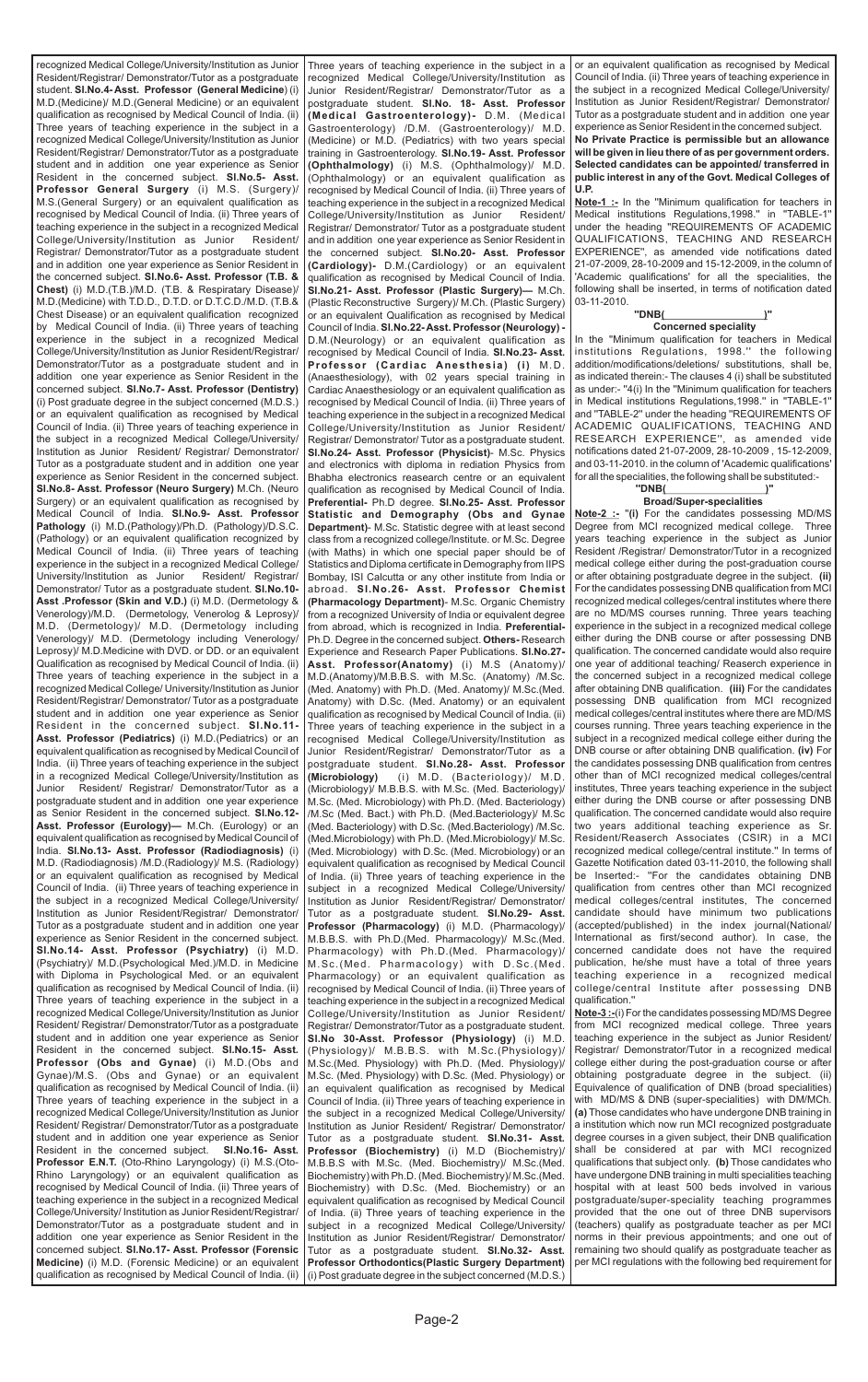Page-3

teaching unit.

Post graduate broad specialities should be {30 beds per unit } 50% beds Post graduate super specialities beds {20 beds per unit } teaching

Such qualifications shall be considered at par with MCI recognized qualification. **(iii)** Additional training of one year for equivalence of qualification of DNB (broad specialities) with MD/MS & DNB (super-specialities) with DM/M.Ch. Those candidates who have undergone DNB training(both broad specialities and super-specialities) in hospital/ institution other than mentioned in (ii) above, shall undergo one additional year of senior residency or equivalent training or reaserch job in a MCI recognized hospital/institution, provided such qualifications are notified in the Postgraduate Medical Education Regulations 2000.''

In terms of Gazette Notification dated 06-09-2012, the following shall be added:- '' The requisite experience equating a Consultant or Specialist (after possessing postgraduate medical degree in the subject) working in the concerned specialty in the minimum 300 bedded ESI Hospitals as Assitant Professor shall be minimum 6 years. Such Consultant or Specialist after joining a medical college shall be designated as " Assistant Professor".''

**Note-4:-** The essential qualification of the different broad specialties and super specialties is mentioned/applicable as per Govt. letter No-2842/71-1-2017-G-227/2010,dated 12-09-17 and MCI regulation ammended upto 8th June, 2017. **Other General Note:- (1)** Horizontal reservation will be as per rules. For physically handicapped persons, if post available, only O.L.(One Leg Affected Right or Left) and P.B.(Partially Blind) candidates are eligible. **(2)** The essential qualification are required to be recognized by M.C.I other wise candidature will not be considered**. (3)** Senior resident is one who is doing his/her residency in the concerned post graduate subject after obtaining P.G. Degree (M.D./M.S.) and is below 40 years of age.

## **PRINTING AND STATIONERY DEPARTMENT**

**01 (One) Post of Personnel Officer, Reservation-** Post is Unreserved, **Nature of Post-** Gazetted/ Permanent, **Pay Scale-** Rs (15600-39100)/Grade pay Rs. 5400/- (Pay Matrix level-10 Rs. 56100-177500/-), **Period of Probation-** Two years, **Deptt. No.** S-9/05**, (1) Essential Qualifications- (A) Academic:** (a) Bachelor's Degree in law: (b) Good working knowlegde of Hindi in Dev Nagri script. **(B)- Experience:** At least 05 years experience in a responsible post involving Personnel Management, Industrial and Labour relations, in a public or private sector undertaking of repute. **(2) Preferential qualifications-** (a) Master's Degree in Sociology. (b) Post Graduate Degree in Subject of Industrial and Labour relations. (c) Diploma in Business Administration or Diploma in Industrial Administrations (d) Practice before Industrial or Labour Tribunal. (e) Training at Sir Dorab Tata School of Sociology, Bombay or any training or course in Social Science recognised by the Govt. for the purpose or Labour Officers training at Kashi Vidyapith. **A candidate who has-** (i) Served in the Territorial Army for a minimum period of two years. or (ii) Obtained a 'B' certificate of National Cadet Corps, shall other things being equal, be given preference in the matter of direct recruitment. **Age-** 21 to 40 years (Relaxation in age as per rules).

**01 (One) Post of Professor IImul Adbia** in Government Unani Medical Colleges of the State. **(Deptt. No.** S-11/16), **Nature of Post-** Gazetted & Permanent, **Reservation-**Unreserved, **Pay scale-** Level-12, Rs. 78800-209200/-, **(A) Educational Qualification- Essential-** (1) Five years Degree in Unani from a University established by law or five year Degree from the Board of Indian Medicine, Uttar Pradesh or any other States Board or Faculty which is registrable under the United Provinces Indian Medicine Act, 1939 (2) Ten years teaching experience of the subject (eight years only in case of Post-Graduate) including three years on the post of Reader in a recognized institution. (3) Working knowledge of Hindi, English and Urdu or Arabi or Persian. **Preferential:-** (1) Post-Graduate qualification from a recognized institution. (2) Research work and publication of original papers and books. **(B) Preferential qualification:-** Acandidate who has: (One) Served in the Territorial Army for a minimum period of two years, or (Two) Obtained a "B" certificate of National Cadet Corps, shall other things being equal, be given preference in the matter of direct recruitment. **Age-** Minimum 30 years, Maximum 50 years (age relaxation as per Rules). **Other condition and qualification:-** (1) The selected candidates may be transferred to any Government Unani Medical College of the State on any equivalent post. **Note:-** (1) The new pension scheme will be applicable permitted by the U.P. Government at present. (2) Candidates will have to mention their obtained marks and total marks of all semesters', in online application and annex all semesters' marksheets, (in which maximum marks/minimum marks/obtained marks should be clearly mentioned) essentially alongwith other all certificates, at the time of demand of records. (3) Regarding essential qualification No.3, candidates will have to annex related certificate/marksheet about adequate knowledge of

**13.4** In the case of the skilled players of the classified sports, a certificate issued by the competent authority will be required in terms of the Government Order No. – 22/21/ 1983-Ka-2 dated 28<sup>th</sup> November 1985.

# **U. P. AYUSH (UNANI) DEPTT.**

Hindi, English and Urdu or Arabic or Persian. (4) Experience certificate should be of full time paid post in an institution recognized by Government and issued by appointing authority and it should be counter signed by Registrar/Director of State Unani Medical Council or by a competent authority of the Government. Experience of unpaid or part time post will not be acceptable.

### **GENERAL INSTRUCTIONS LAST DATE FOR THE DEPOSITION OF APPLICATION FEE IN THE BANK : 23-07-2021 LAST DATE FOR SUBMISSION OF ONLINE APPLICATIONS : 26-07-2021**

**1.**The candidate must carefully study the detailed advertisement and may apply for the post only when he/ she is eligible for the concerned post.

**2.** In no circumstance, applications shall be accepted after the last prescribed date and time. Applications found without requisite informations and without photograph and signature, even when received in time, will be summarily rejected.

**3.**The knowledge of Hindi is essential.

**4. The date of calculation of age (except where indicated otherwise) is 1<sup>st</sup> July, 2021**. The maximum age-limit shall be relaxable by **five** years for the candidates belonging to Scheduled Caste, Scheduled tribe, Other backward class, Skilled players of U.P. of Classified (for the post of Group 'B' and 'C' only) Games and State Govt. Employees of U.P. including Teachers/ Staff of the Basic Shiksha Parishad of U.P. according to G.O. No. 1648/79- 5-2015, dated 19 June, 2015 and Teachers/Staff of the Government Aided Madhyamik Vidyalayas of U.P. as per G.O. No. 1508/15-8-2015-3057/2015, dated 16 September, 2015 (Only domiciled persons of U.P. are entitled for such age relaxation). In case of ex-servicemen, the 3 years relaxation is extra admissible in the maximum age limit in addition to total length of military service. It is essential to be discharged from army upto the date of last date of receipt of application. Relaxation of 15 years in the upper age limit will be admissible only to such P.H. candidates for whom the post in question is earmarked as per G.O., dated 13.01.2011.

**5.** After receipt of application in the Commission, any request for change in the qualification and category will not be entertained.

**6.** Minimum educational qualification is not sufficient for being called for interview. Mere eligibility does not entitle a candidate to be called for interview or for selection. Intimation for interview will be sent later on.

**7.** In case of large number of applicants for the post/ posts, the Commission may hold screening test, which will be communicated in due course of time. Under the conditions of holding screening test (Objective Type), penalty shall be imposed for wrong answers given by the candidates as below.

(i) There are four alternatives for the answer to every question. For each question for which a wrong answer has been given by the candidate, **one third (0.33)** of the marks assigned to that question will be deducted as penalty.

(ii) If a candidate gives more than one answer, it will be treated as a wrong answer even if one of the given answer happens to be correct and there will be same penalty as above for that question.

(iii) If a question is left blank i.e. no answer is given by the candidate, there will be **no penalty** for that question.

**8.** The original certificates are required for verification at the time of interview. Candidate will then also be required to submit his/her passport size photograph attested by head of department or head of the institution, where he/she received last education or by a Gazetted Officer.

**9.** Candidates serving under Central or State Government will have to produce "NO OBJECTION CERTIFICATE" from their employer at the time of interview.

**10.** The decision of the Commission as to the eligibility or otherwise of a candidate will be final.

**11.** The candidate coming under the reserved category, desiring benefit of the reservation, must indicate in the prescribed column of the on-line application the category/ sub category (one or more than one) whatever may be, and if they fail to do so, they will be treated like a general candidate and the benefit of reservation will not be admissible to them. **12.** Till the last date and time of the submission of the online application, it is must to click the 'Submit Button'. The candidate must take a print out of the application duly filled in and keep it safe and secure. In the event of any discrepancy, the candidate will be required to submit the print-out to the office of the Commission otherwise the request of the candidate shall not be entertained. **13.** With regard to claims made in the 'On-line Application', the candidate shall submit the following original certificate/ certificates in the prescribed format, when asked for by the Commission. If the certificates are not submitted in time, the candidature shall be cancelled.

**13.1** Only Higher Secondary/High School Certificate for proof of the age shall be treated valid.

**13.2** Proof of degree/diploma or its equivalent qualifications to confirm the prescribed essential and

preferential qualifications.

**13.3** In the case of candidates physically handicapped, the certificate issued by the competent authority in the format-1 to the Govt. Order No. 18/1/2008-Ka-2-2008 dated  $3<sup>rd</sup>$ February 2008.

**13.5** Under any reserved category/categories, for the confirmation of the claim for reservation, The caste certificate issued by District Magistrate/Additional District Magistrate (Executive)/City Magistrate/SDM/Tehsildar in the prescribed format prescribed under Govt. Order No. 22/16/92-TC-III/Ka-2/2002 dated 22<sup>nd</sup> October, 2008 in respect of candidates belonging to the SC/ST/OBC, will be accepted .

**13.6** उत्तर प्रदेश शासन, कार्मिक अनुभाग–2 के पत्रांक 1 / 2019 / | 4/1/2002/का-2/19 टी.सी.- | दिनांक 18 फरवरी 2019 में <u>निहित प्राविधानों के अनपालन में उत्तर प्रदेश राज्य के मल निवासी एवं</u> आर्थिक रूप से कमजोर वर्गों के ऐसे व्यक्तियों जो अनुसूचित जाति, अनुसूचित जनजाति तथा अन्य पिछड़े वर्गों के लिए आरक्षण की वर्तमान व्यवस्था से आच्छादित नहीं हैं, को उत्तर प्रदेश सरकार की लोक सेवाओं और पदों की सभी श्रेणियों में सीधी भर्ती के प्रक्रम पर 10 प्रतिशत का आरक्षण नियमानुसार देय होगा।

**14.** The minimum efficiency standard for S.C. & S.T. candidates is fixed 35% i.e. the Candidates of these Categories shall not be placed in the merit/select list if they have secured less than 35% marks in the (Screening/ Interview) examination. Similarly, the minimum efficiency standard for the candidates of other categories is fixed 40% i.e. such candidates shall not be placed in the merit/select list if they have secured less than 40% marks in the (Screening/Interview) examination. All such candidates who have secured less marks than the marks of minimum efficiency standard as fixed by the Commission shall be treated disqualified.

**15.** The Commission do not advise to candidates about their eligibility. Therefore, they should carefully read the advertisement and when satisfied about their qualifications in terms of the advertisement, then only apply.

**13.7**  Those candidates, willing to take the benefit of the reservation may obtain a certificate, issued by the competent authority, in support of the reserved category, in the prescribed format printed in this detailed advertisement and submit the same to the Commission, whenever required to do so. Those claiming more than one reserved category will be given only one such concession, which will be more beneficial. The candidates not originally domiciled in U.P. belonging to SC, ST, O.B.C., dependants of freedom fighters, handicapped and Ex-servicemen are not entitled to benefit of reservation. Such candidates will be treated in general category.

**नोटः-** शासनादेश संख्या-39 रिट/का-2/2019 दिनांक - 26 जून, 2019 द्वारा शासनादेश संख्या- 18/1/99/ का-2/2006 दिनांक 09 जनवरी, 2007 के प्रस्तर-4 में दिये गये प्राविधान, ''यह भी स्पष्ट किया जाता है कि राज्याधीन लोक सेवाओं और पदों पर सीधी भर्ती के प्रक्रम पर महिलाओं को अनुमन्य उपरोक्त आरक्षण केवल उत्तर प्रदेश की मूल निवासी महिलाओं को ही अनुमन्य है'' को रिट याचिका संख्या- 11039/2018 विपिन कुमार मौर्या व अन्य बनाम उत्तर प्रदेश राज्य व अन्य तथा सम्बद्ध 6 अन्य रिट याचिकाओं में मा0 उच्च न्यायालय, इलाहाबाद द्वारा दिनांक 16.01.2019 को अधिकारातीत (Ultra Vires) घोषित करने सम्बन्धी निर्णय के अनुपालन में शासनादेश दिनांक 09.01.2007 से प्रस्तर-04 को विलोपित किए जाने का निर्णय लिया गया है। उक्त निर्णय शासन द्वारा मा0 उच्च न्यायालय के आदेश दिनांक 16.01.2019 के विरूद्ध दायर विशेष अपील (डी) संख्या-475/2019 में मा0 न्यायालय द्वारा पारित होने वाले अन्तिम निर्णय के अधीन होगा।

**16.** In the category of dependants of the freedom fighters only sons, daughters, grand-sons (son's son/daughter's son) and grand daughters (son's daughter/daughter's daughter, married/ unmarried) are covered. Only such relationships with the freedom fighters are not adequate but the candidate should remain actually dependant of the freedom fighter. Drawing the attention of the candidates towards Govt. orders dated 22.01.1982, 08.03.1983 and Govt. Order No. 3014, Personnel- 2, 1982 dated 18.10.1982 read with Govt. Order No. 6/1972 Personnel-2, 1982 dated 15.01.1983, it is advised that now the candidates may obtain the reservation, certificate from the District Magistrate in terms of Govt. Order No. 453/79-V-1- 15-1(Ka)14-2015 dated 07-04-2015 in the prescribed format and submit the same. **17.** In the event of involvement of a candidate in the concealment of any important information, pendency of any case/criminal case, conviction, more than a husband or wife being alive, submission of facts in a distorted manner, canvassing for selection etc. The Commission reserves the right to reject the candidature and debar from appearing in the examinations and selections. **18.** The change of address intimation may be sent immediately to the Commission. In order to make any correspondence with the Commission, it is essential to mention the name of the post applied for, advertisement number, Deptt. No., date of birth and registration number. **19.** In case the candidates face any problem in the "On-line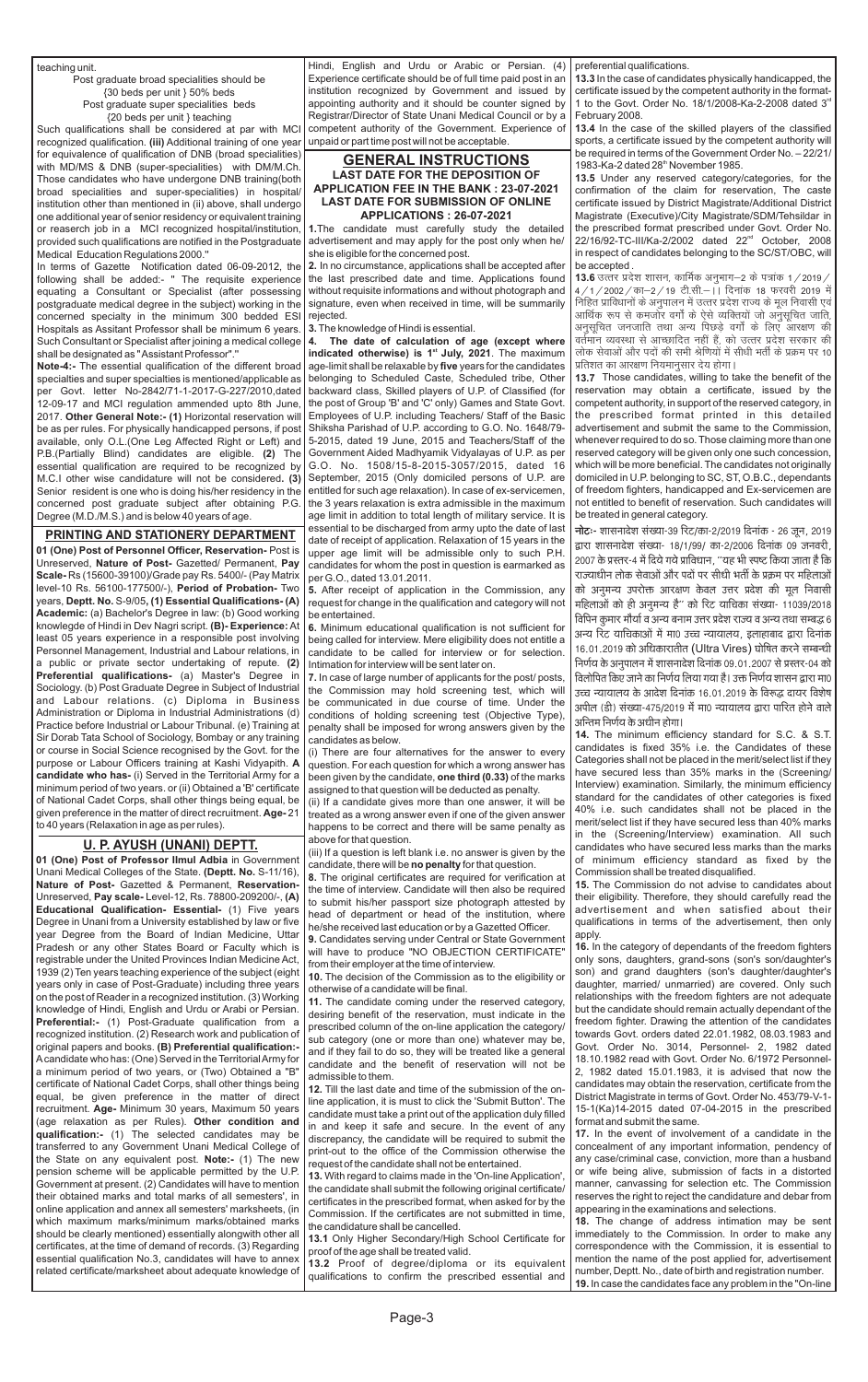

| Application" they may get their problem resolved by                                                             | 4. Ensure that the size of the scanned image is not more                              |                                                                                                                 |
|-----------------------------------------------------------------------------------------------------------------|---------------------------------------------------------------------------------------|-----------------------------------------------------------------------------------------------------------------|
| contacting over phone or Website clicking 'Contact us'.                                                         | than $50$ KB.                                                                         | This is to certified that Shri/Smt/Kum.                                                                         |
| 20. Candidates are required to complete essential                                                               | 5. If the size of the file is more than 50 KB, then adjust the                        |                                                                                                                 |
| qualification till the last date of receipt of On-line application.                                             | settings of the scanner such as the DPI resolution, colours                           |                                                                                                                 |
| 21. Note:- The no. of vacancies may increase or decrease                                                        | etc., during the process of scanning.                                                 |                                                                                                                 |
| on the request of the Govt. in special circumstances.                                                           | 6. The applicant has to sign in full in the box provided.                             |                                                                                                                 |
| Appendix-1 The procedure relating to upload photo &                                                             | Since the signature is proof of identity, it must be genuine,                         | disability of following category.                                                                               |
| signature.                                                                                                      | and in full; initials are not sufficient. Signature in CAPITAL                        | A. Locomotor or cerebral palsy:                                                                                 |
| <b>Detailed Application Form:</b>                                                                               | LETTERS is not permitted.                                                             | (i)<br>BL-Both legs affected but not arms.                                                                      |
| At the top of the page there is a 'Declaration' for the<br>candidates. Candidates are advised to go through the | 7. The signature must be signed only by the applicant and<br>not by any other person. | <b>BA-Both arms affected</b><br>(ii)                                                                            |
| contents of the Declaration carefully. Candidate has the                                                        | 8. The signature will be used to put on the Hall Ticket and                           | (a) Impaired reach                                                                                              |
| option to either agree or disagree with the contents of                                                         | wherever necessary. If the Applicant's signature on answer                            | (b) Weakness or grip                                                                                            |
| Declaration by clicking on 'I Agree' or 'I do not agree'                                                        | script, at the time of the examination, does not match the                            | (iii) BLA-Both legs and both arms affected<br>(iv) OL-One leg affected (right or left)                          |
| buttons. In case the candidate opts to disagree, the                                                            | signature on the Hall Ticket, the applicant will be                                   | (a) Impaired reach                                                                                              |
| application will be dropped and the procedure will be                                                           | disqualified.                                                                         | Weakness of grip<br>(b)                                                                                         |
| terminated. Accepting to agree only will submit the                                                             | Sample Image & Signature :-                                                           | Ataxic<br>(c)                                                                                                   |
| candidate's Online Application.                                                                                 | width= $3.5 \text{ cm}$                                                               | OA-One arm affected<br>(v)                                                                                      |
| <b>Notification Details:-</b>                                                                                   | ←                                                                                     | Impaired reach<br>(a)                                                                                           |
| This section shows information relevant to Notification i.e.                                                    | ξ<br>Photo<br>5                                                                       | Weakness of grip<br>(b)                                                                                         |
| Notification number, selection type, directorate/department                                                     | 4                                                                                     | Ataxic<br>(c)                                                                                                   |
| name and post name.                                                                                             |                                                                                       | (vi) BH-Stiff back and hips (Cannot sit or stood)                                                               |
| <b>Personnel Details:-</b>                                                                                      |                                                                                       | (vii) MW-Muscular weakness and limited physical                                                                 |
| This section shows information about candidate personnel                                                        | Height=                                                                               | endurance                                                                                                       |
| details i.e. Registration Number, candidate name, Father/                                                       | ξ<br>Signature                                                                        | <b>Blindness or Low Vision:</b><br>В.                                                                           |
| Husband name, Gender, DOB, UP domicile, Category,                                                               | ∢ن                                                                                    | (i)<br><b>B-Blind</b>                                                                                           |
| Marital status, email and contact number.                                                                       |                                                                                       | <b>PB-Partialy Blind</b><br>(ii)                                                                                |
| <b>OTHER DETAILS OF CANDIDATE:-</b>                                                                             | परिशिष्ट                                                                              | <b>Hearing impairment:</b><br>С.                                                                                |
| Other details of candidate shows the information details                                                        | उ0प्र0 की अनुसूचित जाति तथा अनुसूचित जनजाति के लिये                                   | (i)<br>D-Deaf                                                                                                   |
| about UP Freedom Fighter, Ex Army, service duration and<br>your physical challenges                             | जाति प्रमाण-पत्र (प्रारुप-II)                                                         | <b>PD-Partially Deaf</b><br>(ii)                                                                                |
| Education & Experience details :-                                                                               | प्रमाणित किया जाता है कि श्री / श्रीमती / कुमारी                                      | (Delete the category whichever is not applicable)                                                               |
| It shows your educational and experience details.                                                               | सुपुत्र/सुपुत्री श्री  निवासी  ग्राम                                                  | 2. This condition is progressive/non-progressive/likely to                                                      |
| Candidate address, photo & signature details :-                                                                 |                                                                                       | improve/ not likely to improve. Re-assessment of this case                                                      |
| Here you will see your complete communication address                                                           |                                                                                       | is not recommended/is recommended after a period of<br>years  months.*                                          |
| and photo with your signature.                                                                                  | प्रदेश राज्य की  जाति के व्यक्ति हैं जिसे संविधान                                     |                                                                                                                 |
| <b>Declaration segment</b>                                                                                      | (अनुसूचित जाति) आदेश, 1950 (जैसा कि समय-समय पर संशोधित                                | 3. Percentage of disability in his/her case is                                                                  |
| At the bottom of the page there is a 'Declaration' for the                                                      | हुआ) / संविधान (अनुसूचित जनजाति, उत्तर प्रदेश) आदेश, 1967 के                          | percent.<br>4. Sh./Smt/Kum  meets the following physical                                                        |
| candidates. Candidates are advised to go through the                                                            | अनुसार अनुसूचित जाति / अनुसूचित जनजाति के रूप में मान्यता दी                          | requirements for discharge of his/her duties:                                                                   |
| contents of the Declaration carefully.                                                                          | गई है।                                                                                | (i) F-can perform work by manipulating with fingers                                                             |
| After filling all above particulars there is provision for preview                                              |                                                                                       | Yes/No                                                                                                          |
| your detail before final submission of application form on                                                      | तथा/अथवा उनका परिवार उत्तर प्रदेश के ग्राम                                            | Yes/No<br>(ii) PP-can perform work by pulling & pushing                                                         |
| clicking on "Preview" button.                                                                                   |                                                                                       | Yes/No<br>(iii) L-can perform work by lifting                                                                   |
| Preview page will display all facts/particulars that you have                                                   |                                                                                       | (iv) KC-can perform work by kneeling and                                                                        |
| mentioned on entry time if you are sure with filled details                                                     | सामान्यतया रहता है।                                                                   | crouching<br>Yes/No                                                                                             |
| then click on "Submit" button to finally push data into server                                                  | ख्यान<br>हस्ताक्षर                                                                    | (v) B-can perform work by bending<br>Yes/No                                                                     |
| with successfully submission report that you can print.<br>Otherwise using "Back" button option you can modify  | दिनांक<br>पूरा नाम                                                                    | Yes/No<br>(vi) S-can perform work by sitting                                                                    |
| your details.                                                                                                   | पद नाम<br>मुहर                                                                        | Yes/No<br>(vii) ST-can perform work by standing                                                                 |
|                                                                                                                 |                                                                                       |                                                                                                                 |
|                                                                                                                 | जिलाधिकारी / अतिरिक्त जिलाधिकारी / सिटी मजिस्ट्रेट / परगना                            | (viii) W-can perform work by walking<br>Yes/No                                                                  |
| [CANDIDATES ARE ADVISED TO TAKE A PRINT OF                                                                      |                                                                                       | (ix) SE-can perform work by seeing<br>Yes/No                                                                    |
| THIS PAGE BY CLICKING ON THE "Print" OPTION<br><b>AVAILABLEI</b>                                                | मजिस्ट्रेट / तहसीलदार / अन्य वेतन भोगी मजिस्ट्रेट, यदि कोई                            | (x) H-can perform work by hearing/speaking<br>Yes/No                                                            |
| For other information candidates are advised to select                                                          | हो / जिला समाज कल्याण अधिकारी                                                         | (xi) RW-can perform work by reading and writingYes/No                                                           |
| desired option in 'Home Page' of Commission's website                                                           | उत्तर प्रदेश के अन्य पिछड़े वर्ग के लिए जाति प्रमाण-पत्र                              |                                                                                                                 |
| http://uppsc.up.nic.in in CANDIDATE SEGMENT                                                                     | (प्रारुप–1)                                                                           | Member<br>Member<br>Chairperson<br>Medical Board<br><b>Medical Board</b>                                        |
| <b>CANDIDATE SEGMENT</b>                                                                                        | प्रमाणित किया जाता है कि श्री / श्रीमती / कुमारी  सुपुत्र /                           | Medical Board<br>Countersigned by the Medical Superintendent/                                                   |
| <b>NOTIFICATIONS / ADVTS.</b>                                                                                   | सुपुत्री  निवासी  तहसील  नगर                                                          | CMO/Head of Hospital                                                                                            |
| All Notification / Advertisements                                                                               | . जिला  उत्तर प्रदेश राज्य की  पिछड़ी जाति के                                         | (with seal)                                                                                                     |
| <b>ONLINE FORM SUBMISSION</b>                                                                                   | व्यक्ति हैं। यह जाति उ0प्र0 लोक सेवा (अनुसूचित जातियों, अनुसूचित                      | * Strike out which is not applicable                                                                            |
| 1. Candidate Registration                                                                                       | जनजातियों और अन्य पिछड़े वर्गों के लिये आरक्षण) अधिनियम, 1994                         | उत्तर प्रदेश लोक सेवा (शारीरिक रूप से विकलांग, स्वतंत्रता                                                       |
| 2. Fee Deposition / Reconciliation                                                                              | (यथासंशोधित) की अनुसूची–एक के अन्तर्गत मान्यता प्राप्त है।                            | संग्राम सेनानियों के आश्रितों और भूतपूर्व सैनिकों के लिये                                                       |
| 3. Submit Application Form                                                                                      | यह भी प्रमाणित किया जाता है कि श्री / श्रीमती / कुमारी                                |                                                                                                                 |
| <b>APPLICATION FORM STATUS</b><br>Update your transaction ID by Double Verification mode                        | पूर्वोक्त अधिनियम, 1994 (यथासंशोधित) की अनुसूची—दो                                    | आरक्षण), अधिनियम, 1993 (यथासंशोधित) के अनुसार<br>स्वतंत्रता संग्राम सेनानी के आश्रित के प्रमाण–पत्र का प्रपत्र। |
| <b>View Application Status</b>                                                                                  | जैसा कि उ0प्र0 लोक सेवा (अनुसूचित जातियों, अनुसूचित                                   |                                                                                                                 |
| List of Applications Having photo related Objections                                                            | जनजातियों और अन्य पिछड़े वर्गों के लिये आरक्षण) (संशोधन)                              | प्रमाण–पत्र                                                                                                     |
| Print Duplicate Registration Slip                                                                               | अधिनियम, 2001 द्वारा प्रतिस्थापित किया गया है एवं जो उ0प्र0 लोक                       | प्रमाणित किया जाता है कि श्री / श्रीमती  निवासी                                                                 |
| Print Detailed Application Form                                                                                 | सेवा (अनुसूचित जातियों, अनुसूचित जनजातियों और अन्य पिछड़े                             | ग्राम-  नगर-  जिला-  उत्तर प्रदेश                                                                               |
| <b>EXAMINATION SEGMENT</b>                                                                                      |                                                                                       | लोक सेवा (शारीरिक रूप से विकलांग, स्वतंत्रता संग्राम सेनानियों के                                               |
| Print Address Slip for sending documents to Commission                                                          | वर्गों के लिये आरक्षण) (संशोधन) अधिनियम, 2002 द्वारा संशोधित की                       | आश्रितों और भूतपूर्व सैनिकों के लिये आरक्षण) अधिनियम, 1993 के                                                   |
| [Only for Direct Recruitment]                                                                                   | गयी है, से आच्छादित नहीं है। इनके माता—पिता की निरंतर तीन वर्ष                        | अनुसार स्वतंत्रता संग्राम सेनानी हैं और श्री/श्रीमती/कुमारी                                                     |
| <b>DOWNLOAD SEGMENT</b>                                                                                         | की अवधि के लिये सकल वार्षिक आय आठ लाख रुपये या इससे                                   | (आश्रित)  पुत्र / पुत्री / पौत्र (पुत्र का पुत्र या पुत्री का पुत्र) तथा                                        |
| Download Document of Verification for this Examination                                                          | अधिक नहीं है तथा इनके पास धनकर अधिनियम, 1957 में यथा विहित                            |                                                                                                                 |
| Download Admit Card                                                                                             | छूट सीमा से अधिक सम्पत्ति भी नहीं है।                                                 | पौत्री (पुत्र की पुत्री या पुत्री की पुत्री) (विवाहित अथवा अविवाहित)                                            |
| Download Interview Letter: After Examination<br>Download Interview Letter: Direct Recruitment                   |                                                                                       | उपरांकित अधिनियम, 1993 (यथासंशोधित) के प्राविधानों के अनुसार                                                    |
| Download Syllabus                                                                                               | परिवार उत्तर प्रदेश के ग्राम  तहसील                                                   | उक्त श्री / श्रीमती (स्वतंत्रता संग्राम सेनानी) के आश्रित हैं।                                                  |
| Know your Registration No.                                                                                      | नगर  जिला  में सामान्यतया रहता है।                                                    | स्थानः<br>हस्ताक्षर                                                                                             |
| Click here to view Key Answer Sheet                                                                             | ख्यान<br>हस्ताक्षर                                                                    | दिनांकः                                                                                                         |
| <b>Latest Tenders</b>                                                                                           | दिनांक<br>पूरा नाम                                                                    |                                                                                                                 |
| <b>LAST DATE FOR RECEIPT OF APPLICATIONS: On-line</b>                                                           | पद नाम                                                                                |                                                                                                                 |
| Application process must be completed (including filling                                                        | मुहर                                                                                  | जिलाधिकारी                                                                                                      |
| up of Part-I, Part-II and Part-III of the Form) before last                                                     | जिलाधिकारी / अतिरिक्त जिलाधिकारी / सिटी मजिस्ट्रेट / परगना                            | (सील)                                                                                                           |
| date of form submission according to Advertisement, after                                                       | मजिस्ट्रेट / तहसीलदार ।                                                               | कुशल खिलाड़ियों के लिये प्रमाण-पत्र जो उ.प्र. के मूल                                                            |
| which the weblink will be disabled.                                                                             | NAME & ADDRESS OF THE INSTITUTE/HOSPITAL                                              | निवासी हैं                                                                                                      |
| <b>Appendix-1</b>                                                                                               | <b>ANNEXURE</b>                                                                       |                                                                                                                 |
| The Procedure relating to upload Photo & Signature.<br>Guide Lines for Scanning Photograph with Signature       | Certificate No.<br>Date                                                               | शासनादेश संख्या–22 / 21 / 1983–कार्मिक–2                                                                        |
| 1. Paste the Photo on any white paper as per the above                                                          | <b>DISABILITY CERTIFICATE</b>                                                         | दिनांक 28 नवम्बर, 1985                                                                                          |
| required dimensions. Sign in the Signature Space provided.                                                      | <b>Recent</b>                                                                         | प्रमाण-पत्र के फार्म $-1$ से 4                                                                                  |
| Ensure that the signature is within the box.                                                                    | photograph of the                                                                     | प्रारूप $-1$                                                                                                    |
| 2. Scan the above required size containing photograph and                                                       | candidate                                                                             | (मान्यता प्राप्त क्रीड़ा / खेल में अपने देश की ओर से अन्तर्राष्ट्रीय                                            |
| signature. Please do not scan the complete page.                                                                | showing the                                                                           | प्रतियोगिता में भाग लेने वाले खिलाड़ी के लिये)                                                                  |
| 3. The entire image (of size 3.5 cm by 6.0 cm) consisting of                                                    | disability duly                                                                       | सम्बन्धित खेल की राष्ट्रीय फेडरेशन/राष्ट्रीय एसोसिएशन का                                                        |
| the photo along with the signature is required to be scanned,                                                   | attested by the                                                                       |                                                                                                                 |
| and stored in * .jpg, .jpeg, .gif, .tif, .png format on local<br>machine.                                       | Chairperson of the<br><b>Medical Board</b>                                            | लिए कुशल खिलाड़ियों के लिए प्रमाण–पत्र प्रमाणित किया जाता है                                                    |